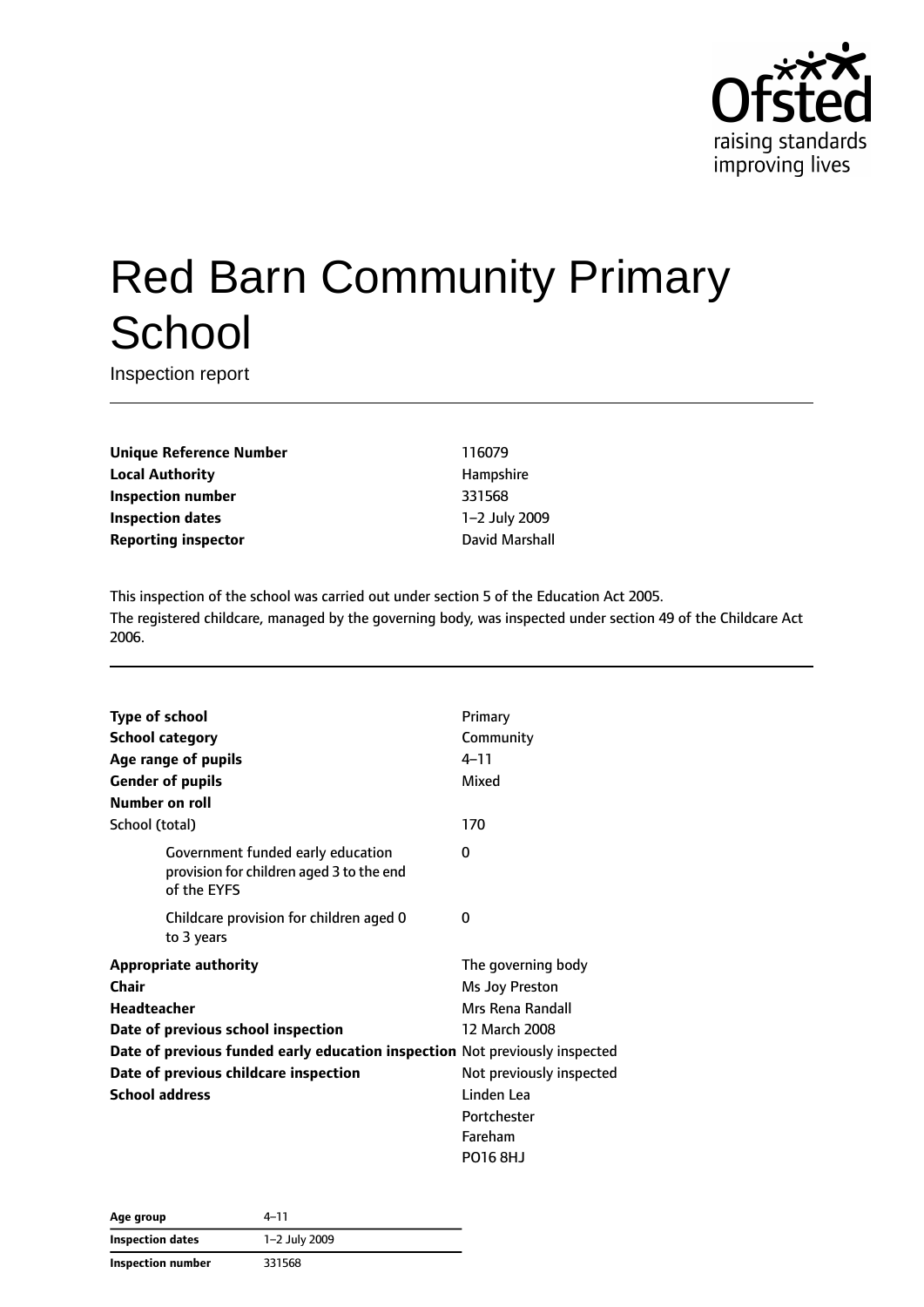**Telephone number** 01329 288011 **Fax number** 01329 822486

| Age group         | 4–11          |
|-------------------|---------------|
| Inspection dates  | 1-2 July 2009 |
| Inspection number | 331568        |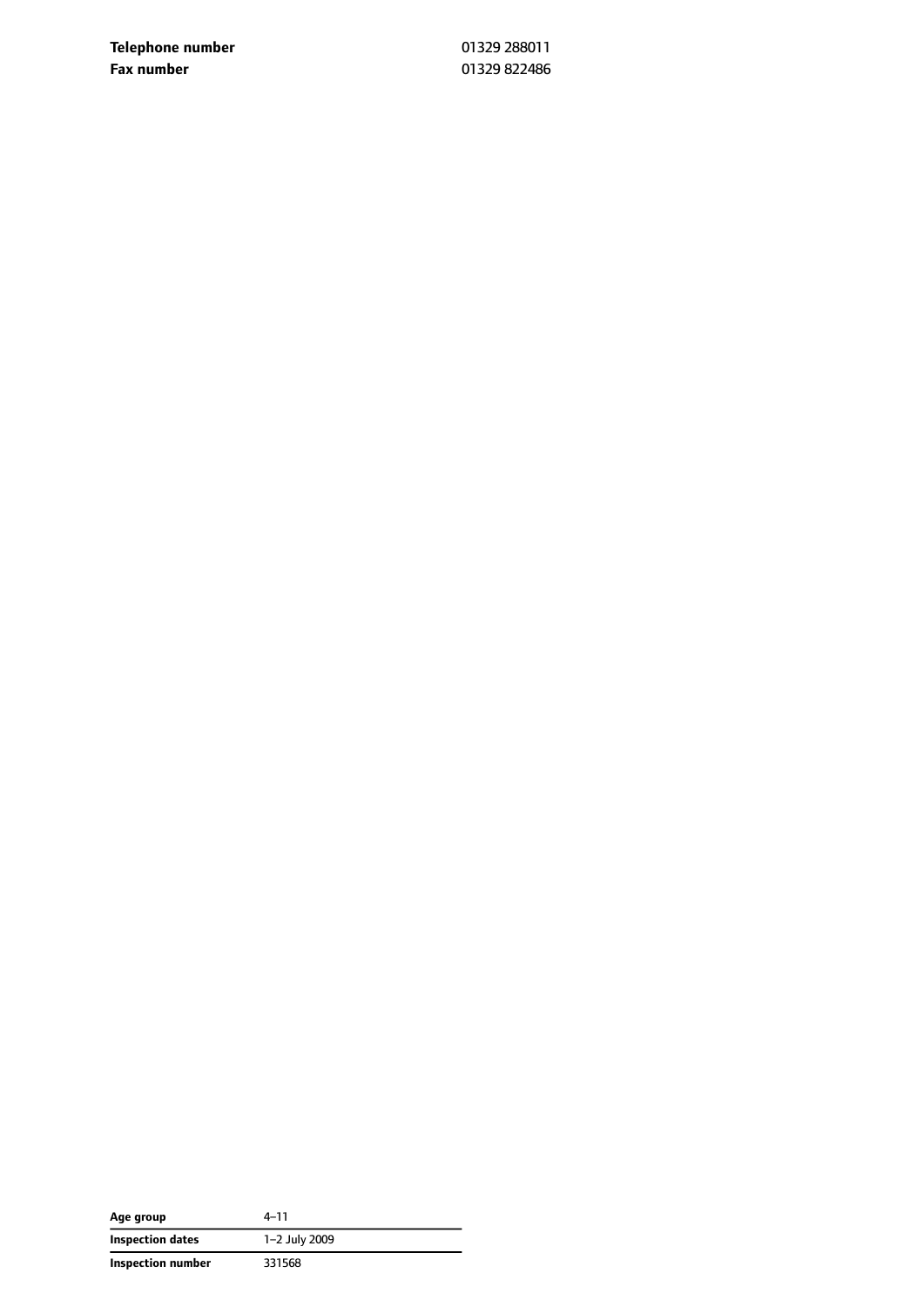.

<sup>©</sup> Crown copyright 2009

Website: www.ofsted.gov.uk

This document may be reproduced in whole or in part for non-commercial educational purposes, provided that the information quoted is reproduced without adaptation and the source and date of publication are stated.

Further copies of this report are obtainable from the school. Under the Education Act 2005, the school must provide a copy of this report free of charge to certain categories of people. A charge not exceeding the full cost of reproduction may be made for any other copies supplied.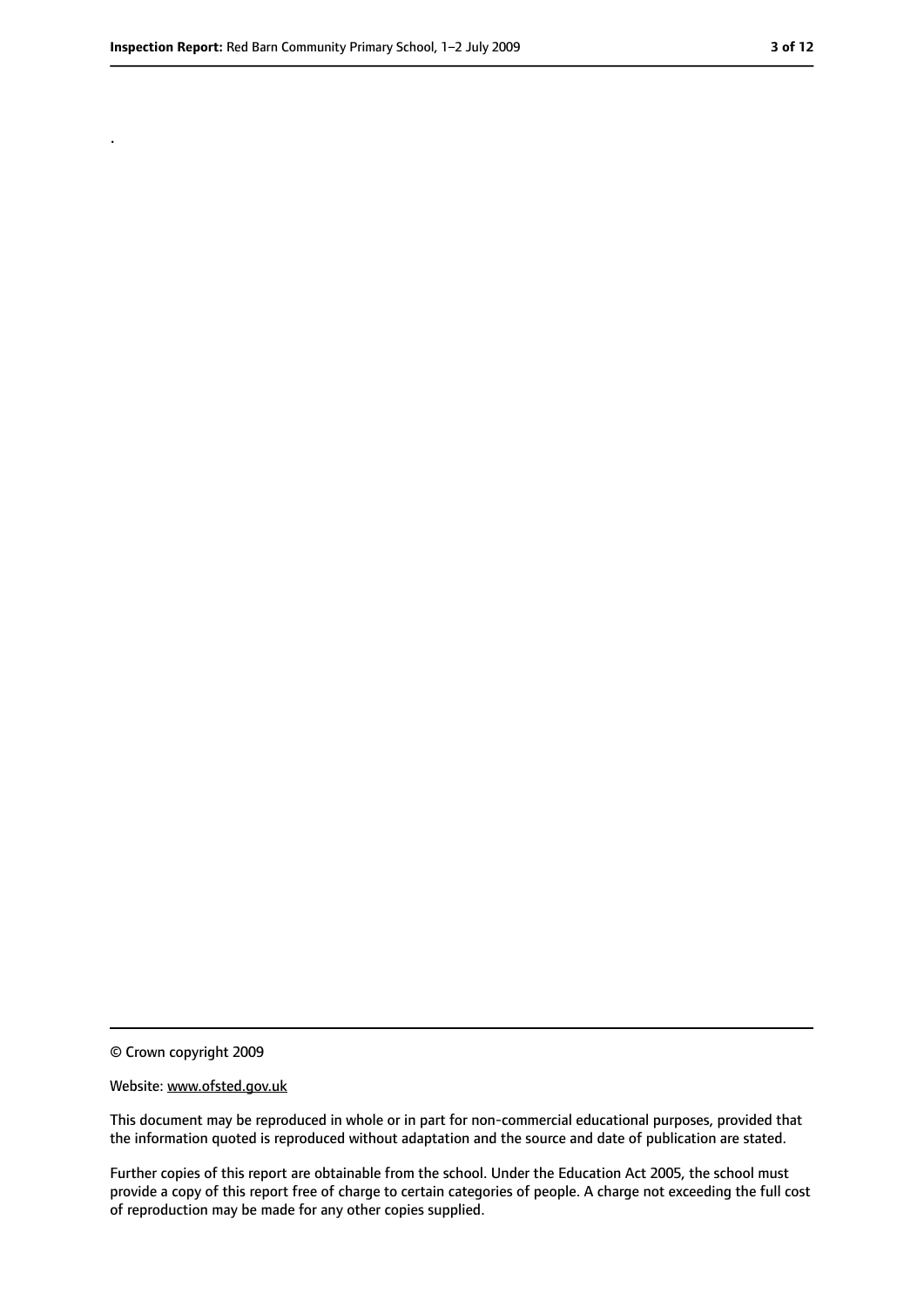## **Introduction**

The inspection was carried out by two Additional Inspectors.

#### **Description of the school**

Red Barn is a one-form entry, smaller than average primary school. It is located on the slopes of Portsdown Hill close to the border between the Hampshire local authority and the Portsmouth unitary authority. It serves the immediate Red Barn council estate and the satellite catchment village of Southwick three miles away. The number of pupils who join or leave the school other than at the usual time is above average. There are very few pupils from minority ethnic backgrounds. The proportion of pupils with learning difficulties and/or disabilities is above average, most of which are moderate behavioural, communication or specific learning difficulties.

After the inspection in March 2008, the school was given a Notice to Improve as it required significant improvement in relation to pupils' achievement in writing and mathematics, the quality of teaching, the tracking and monitoring of pupils' progress and the impact of leadership on pupils' achievement.

#### **Key for inspection grades**

| Grade 1 | Outstanding  |
|---------|--------------|
| Grade 2 | Good         |
| Grade 3 | Satisfactory |
| Grade 4 | Inadequate   |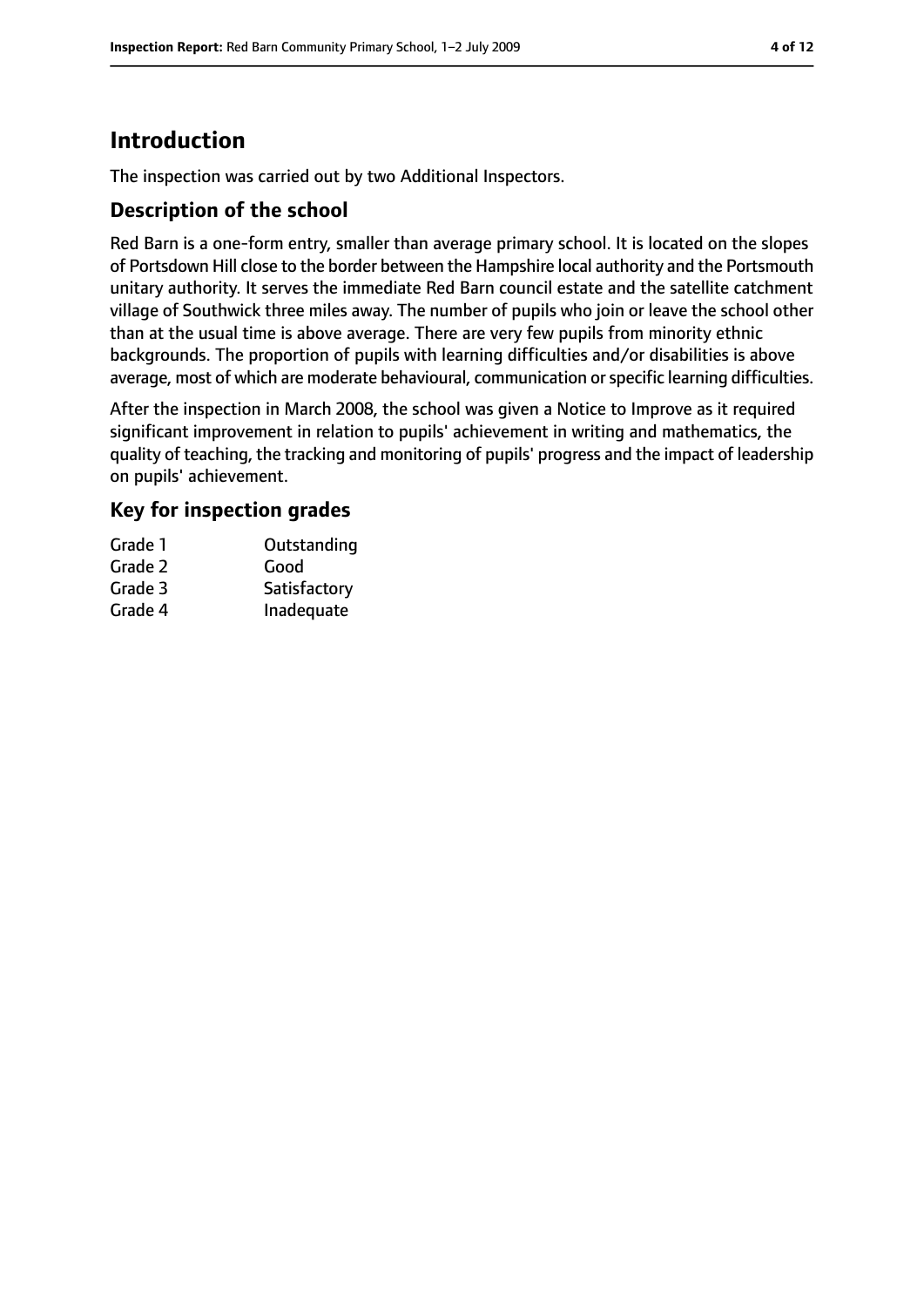## **Overall effectiveness of the school**

#### **Grade: 3**

Red Barn is a satisfactory school. It is improving rapidly and now has good elements. All the adults involved with the school, led by the enthusiastic and committed headteacher, have improved the quality of education a great deal in the last year. However, as they acknowledge, there is still more to be done to raise standards and accelerate achievement even further. In accordance with section 13 (5) of the Education Act 2005, HMCI is of the opinion that the school no longer requires significant improvement.

Outstanding leadership by the headteacher, together with the highly effective assistant headteacher, has steered the school forward very effectively. The local authority has supported improvement very well. The school's capacity for continued development is good. One parent's comment was typical of many, 'I feel this school has come a long way over the last year. There is a different feel about the school. Pupils appear more involved and really care about their school.' The highly effective senior leadership ensures that all staff work tirelessly to identify and tackle the many areas identified for moving the school forward. There is a genuine feeling of teamwork; leaders and managers are enthusiastic and have a good grasp of what needs to improve. However, subject leaders have not fully developed their roles and responsibilities to enhance the quality of provision and accelerate pupils' progress further.

Careful monitoring by the headteacher, senior leadership team and local authority staff has enabled the quality of teaching to improve. Teaching and learning are good and, occasionally, outstanding. Expectations of pupils' work and behaviour have been raised and agreed. Observations and assessments of what the pupils know and can do are now understood better and are beginning to be shared well across the school. The information gained from assessments, while still new and not fully consistent, is starting to be used effectively to provide pupils with individual targets for the next stage in their learning and to focus on enhancing progress through the composition of intervention groups.

This greater consistency in teaching means that pupils are catching up on the ground lost in previous years. Pupils are now making good progress because information gained from the new, effective systems of assessing pupils' work is used very well. In addition, very specific training, based on careful analysis of the teaching, has helped staff to better meet the needs of all pupils. Children make good progress in the Reception class and this good start is being built on well across the school. Standards at the end of Year 2 and Year 6 have improved this year but the full impact of improved progress now being made in lessons has yet to be reflected in standards that are still not as high as they should be. Overall achievement is satisfactory.

Pupils' personal development and well-being are good. Pupils have a good understanding of how to make safe and healthy choices and contribute well to the school and the wider community. Attendance has improved and is satisfactory. Pupils' behaviour and moral, social and cultural development are good. They clearly enjoy school very much and are keen to learn.

The school uses a good range of external expertise to develop pupils' skills in many areas and there are many additional activities which enliven the curriculum. Day-to-day planning has improved significantly and the school's review has improved many aspects of the curriculum. Teachers have worked on ways of linking all areas of learning to ensure that lessons are as relevant as they can make them. The school has spacious and mature grounds, which are now being used exceptionally well. The very effective curriculum leader for information and communication technology (ICT) has written a good action plan which, if it is well implemented,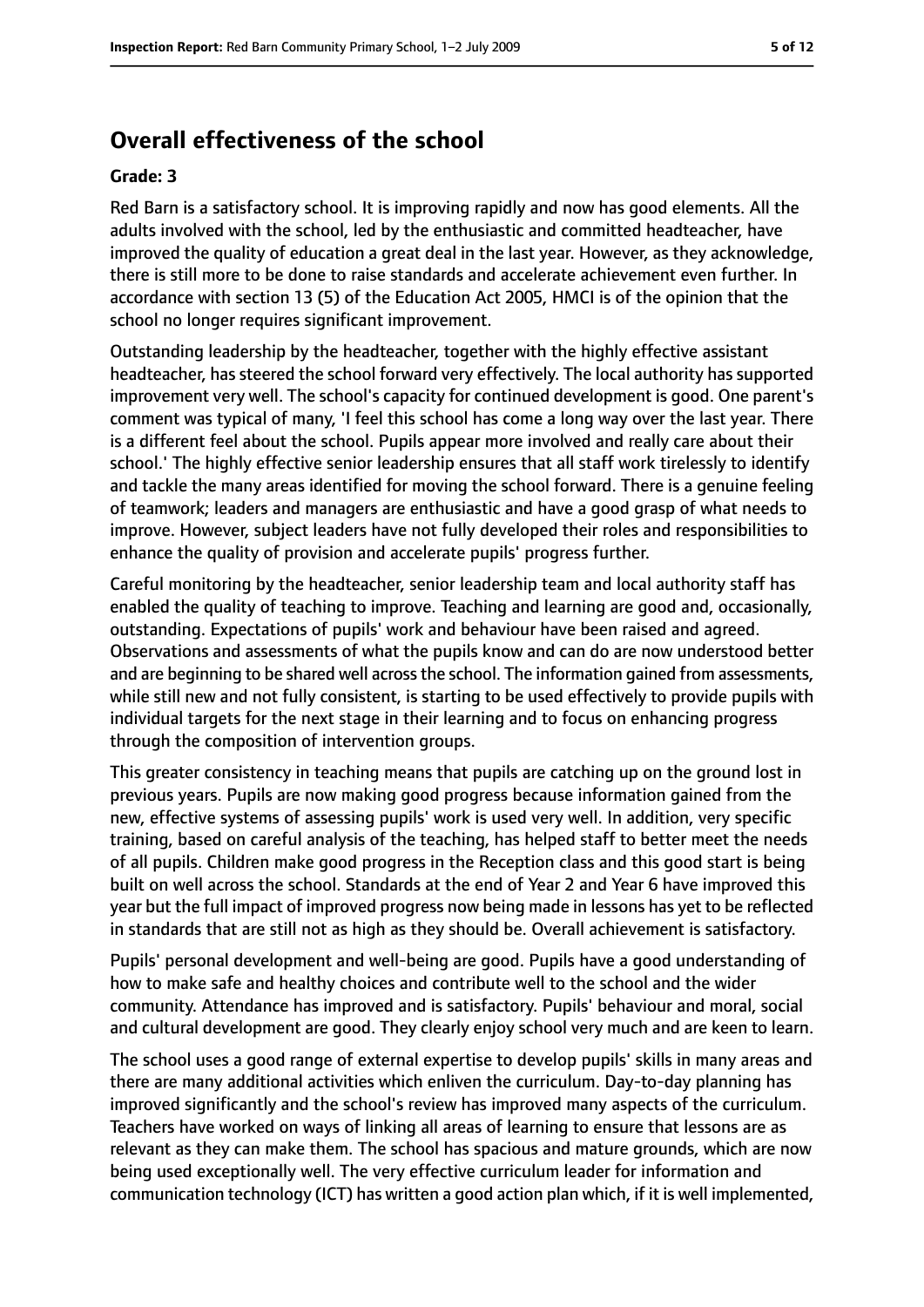will go along way to ensuring much more effective use of ICT. The curriculum has begun to support pupils' understanding of their community well. Pupils have a keen sense of their place in the school and their local community and have good links with schools in other countries. However, their understanding of the national community is less well developed.

#### **Effectiveness of the Early Years Foundation Stage**

#### **Grade: 2**

Children get off to a good start when they join the Reception class, due to the outstanding teaching. Many of the positive aspects found in the rest of the school have grown from the work in the Early Years Foundation Stage, including effective teaching and excellent provision to support children's welfare. It is not only the staff, but also older pupils in their own class and beyond, who contribute to the children's sense of safety and happiness when they start school. The allocation of 'buddies' from the oldest class to support younger children is a good example of this. Children make good progress and do particularly well in their personal, social and emotional development. Their early writing skills, however, are relatively weak when they start school, and remain weak when they move on to Year 1. The adults are skilled at helping pupils to learn when they work directly with them in the class. Excellent relationships and clear planning underpin children's learning and enjoyment. There is a good balance between such directed activities and opportunities for pupils to choose activities for themselves. Assessments of children's progress in adult-directed activities are good, and are used well to plan further work. Children thoroughly enjoy learning in the outside area, but activities there could be enhanced by the use of richer language, such as signs and questions, which is common in the indoor areas.

#### **What the school should do to improve further**

- Raise pupils' level of achievement, and standards overall, by further use of assessment and so build on the progress already made.
- Improve the use of ICT across the curriculum by implementing the well-made plans.
- Extend the role of subject leaders so they take more responsibility for accelerating the rate of improvement.

A small proportion of schools whose overall effectiveness is judged satisfactory but which have areas of underperformance will receive a monitoring visit by an Ofsted inspector before their next section 5 inspection.

## **Achievement and standards**

#### **Grade: 3**

Pupils enter the school with standards below, often well below, expectations for their age. Effective organisation and very careful assessments are now enabling pupils to make good progress and earlier underachievement is being eroded. However, standards are not yet as high as they should be. Achievement is satisfactory throughout the school because of assessment systems which carefully track the progress each pupil makes and identify where additional teaching will be most beneficial. More able pupils are challenged well through a good range of additional activities. As a result, they also make good progress. Pupils do well in art, music and physical education because the carefully planned curriculum gives them many opportunities to develop their individual talents. Pupils with special educational needs receive very good support from the experienced teaching assistants and access to a tailored curriculum. As a result, these pupils are making good progress overall and are achieving well.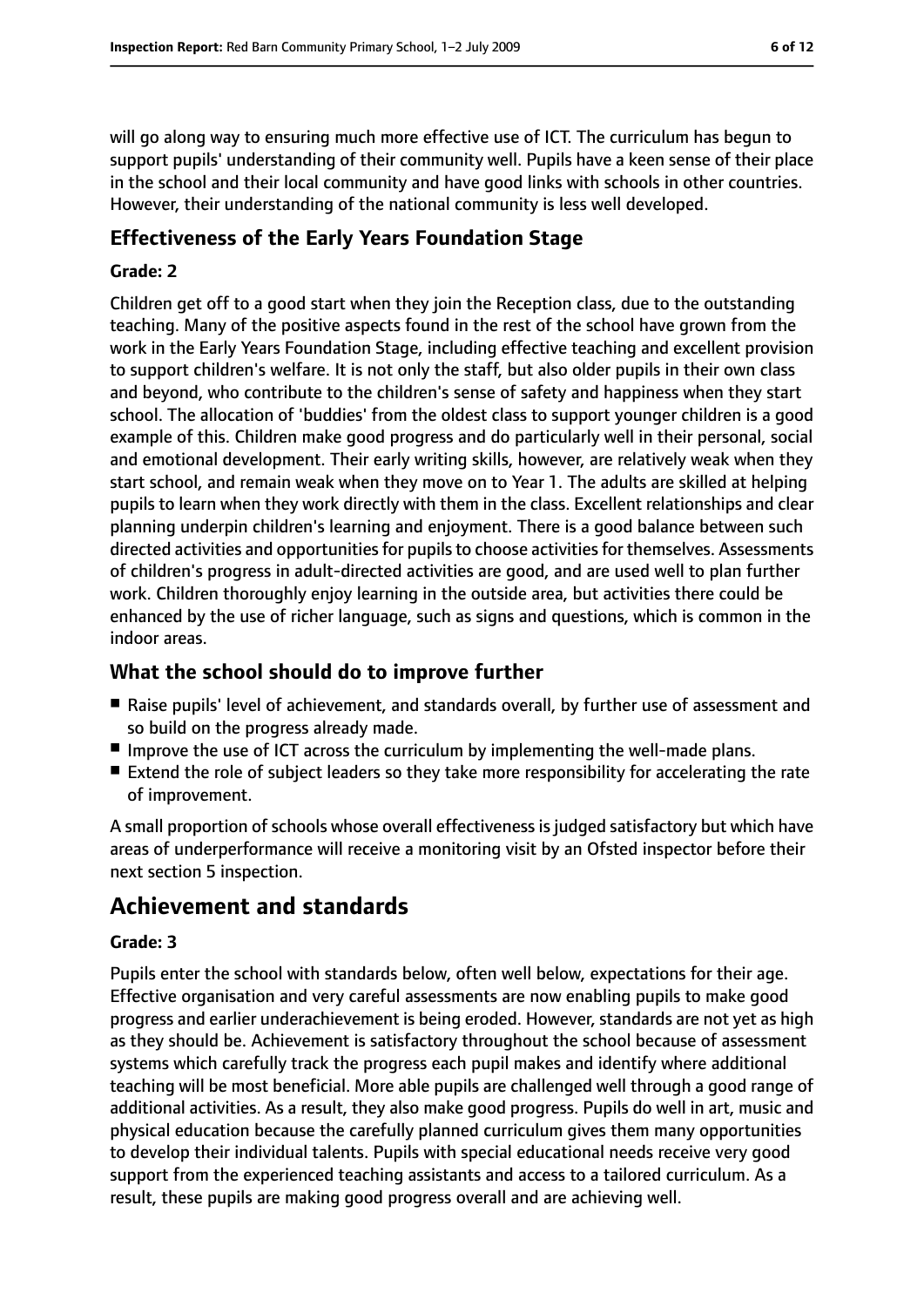## **Personal development and well-being**

#### **Grade: 2**

Pupils are enthusiastic about many aspects of school life. They enjoy lessons and the extra-curricular activities, trips and visits that contribute well to their learning and social development. Behaviour is good in lessons and around the school. The response of older pupils during an exciting music lesson, where they really wanted to help each other and revelled in each other's success, showed the strength of their personal development. Pupils willingly follow the rules that are displayed in classrooms, and say that rare incidents of bullying or poor behaviour are dealt with very well. They say that there is always someone who will listen to them. Attendance is satisfactory and improving because most pupils really want to come to school. The school council has been responsible for a variety of important health and safety initiatives. Pupils' contribution to the local community is good, particularly in their support for a range of charities and local events. However, as the school acknowledges, their understanding of their place in the national, multicultural, society is less well developed. Pupils take on real responsibilities in the school, for example as 'playground buddies', and cooperate and work effectively together, which prepares them well for the future. As one parent observed, 'I like the way that each year group gets involved in other years' projects, which helps the children to get to know each other and this seems to ease any problems and helps with building children's confidence.'

## **Quality of provision**

#### **Teaching and learning**

#### **Grade: 2**

The headteacher monitors teaching and learning thoroughly and inspection findings confirm that inadequate teaching has been eliminated and a large majority of lessons are good. Many lessons show clear strengths in planning, appropriate challenge for the range of pupils in the class and an emphasis on enjoyment of learning. In the best lessons, the pace was brisk, the tasks challenging and the pupils involved throughout, with many opportunities to reflect on their work to improve it further. Progress in these lessons is exceptional because of high levels of concentration and participation and the use of paired work and practical activities to ensure a high quality of learning. In occasional lessons, the pace slowed for short periods and, as a consequence, some pupils were not always engaged or doing as well as they could have been. Pupils respond very well to challenge, and provision is good for those with learning difficulties and/or disabilities, higher-attaining pupils and those with identified gifts and talents.

The school has a clear focus on assessment. Marking is a real strength, as it is thorough, and there are good opportunities for pupils to assess their own and others' work. Teachers have very high expectations of their pupils and are good at encouraging their independence and research skills. Homework is set regularly and parents are encouraged to support learning wherever possible.

#### **Curriculum and other activities**

#### **Grade: 2**

Within the breadth and balance of the curriculum, there is an emphasis on providing pupils with varied experiences that they thoroughly enjoy. There is a good range of lunchtime and after-school activities that are very popular with pupils. Pupils also very much appreciate the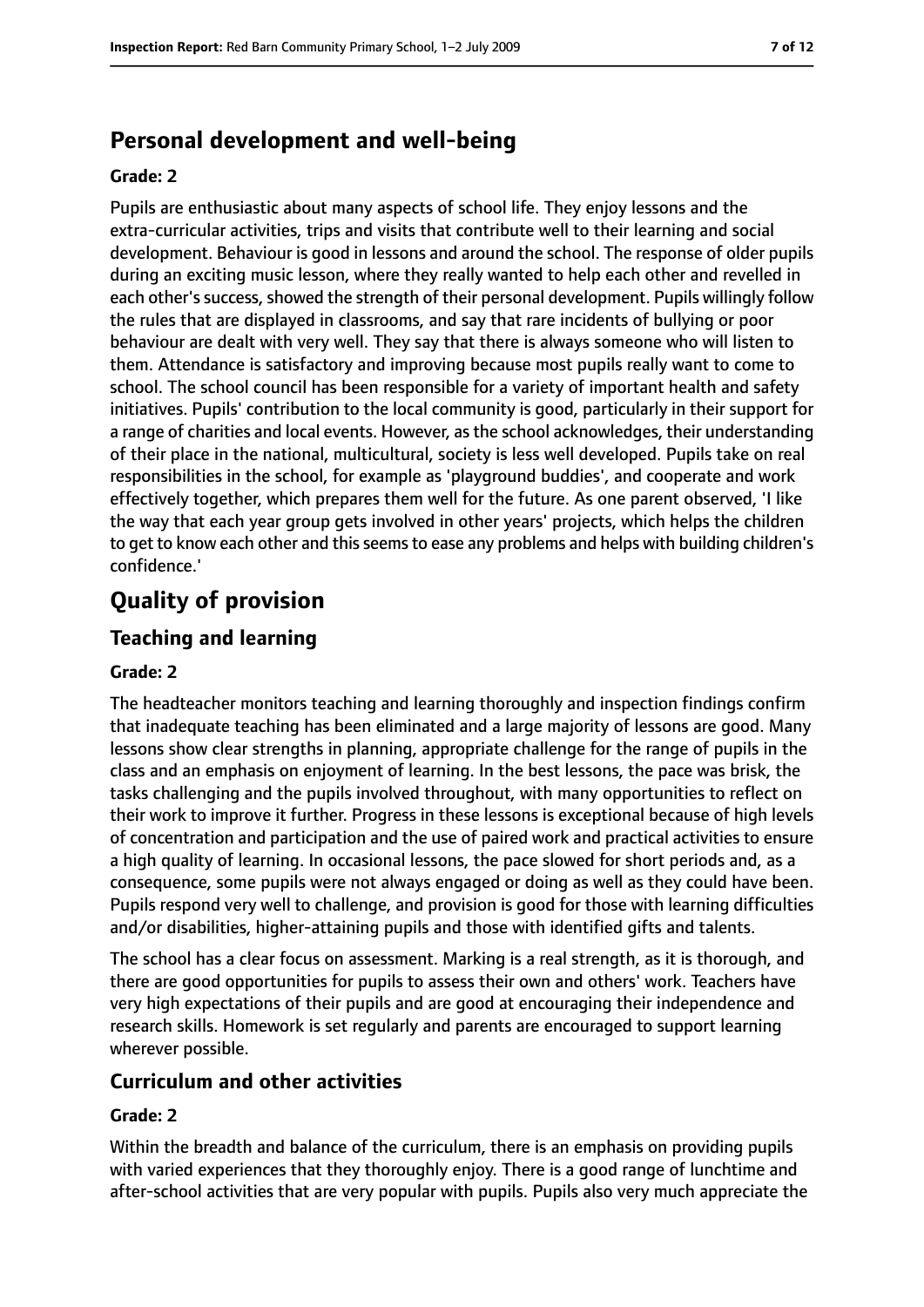opportunities to extend their learning through the provision of themed days and special events. The work of the 'museum curators' from Year 6, after their visit, was exceptional. The Wider Opportunities Project, through the local authority is providing weekly stringed-instrument afternoons for Year 4 this term, and the enthusiasm seen was remarkable. The addition of African drumming has also enhanced the curriculum and very effectively raised many pupils' self-confidence. The good displays in all parts of the school provide a rich learning environment, through an effective blend that both raises pupils' understanding of how to improve and gives stimulating examples of what they have already achieved. The school has yet to implement the effective use of ICT fully, in order to provide further opportunities for pupils to develop these skills across a range of subjects, as was requested following the recent monitoring visit.

#### **Care, guidance and support**

#### **Grade: 3**

The quality of pastoral support is strong. The school has efficient procedures in place to safeguard pupils. All adults have pupils' interests at heart and everybody works hard to ensure that their diverse needs are speedily identified and met. There are strong links with a range of outside agencies and the school is now working to ensure that its links with parents and carers, already good, are enhanced by providing more specific support and guidance to families that need it.

The quality of the academic guidance given to pupils has improved immensely, but has yet to become completely embedded in the work of the school. Pupils are very aware of the importance of their targets in enhancing their progress and refer to them confidently. The quality of marking, the setting of targets and the provision of advice set up a fruitful dialogue between pupils and teachers.

## **Leadership and management**

#### **Grade: 2**

The outstanding headteacher's open-door approach involves all adults in moving the school forward. She gives an exemplary lead in relating effectively with pupils, parents and the local community. She is given good support by the knowledgeable and hard-working team of managers and subject leaders. Teamwork is of the highest quality. Many coordinators are new to their roles but management at all levels is good, due to the staff's enthusiasm and the developing systems that are in place to monitor pupils' progress and the quality of teaching and learning. The administrative team, site manager and lunchtime supervisors are considerable assets to the school and are very much appreciated by all concerned. There is a clear understanding of the school's strengths and of the areas that need more development. The school's self-evaluation is effective. Resources are now satisfactorily deployed for the benefit of pupils, to promote high quality and achieve value for money. The work of the reorganised governing body is improving. Many became involved with the governance of the school at a difficult time. They now provide a good mix of constructive challenge, support and guidance. Performance monitoring is improving.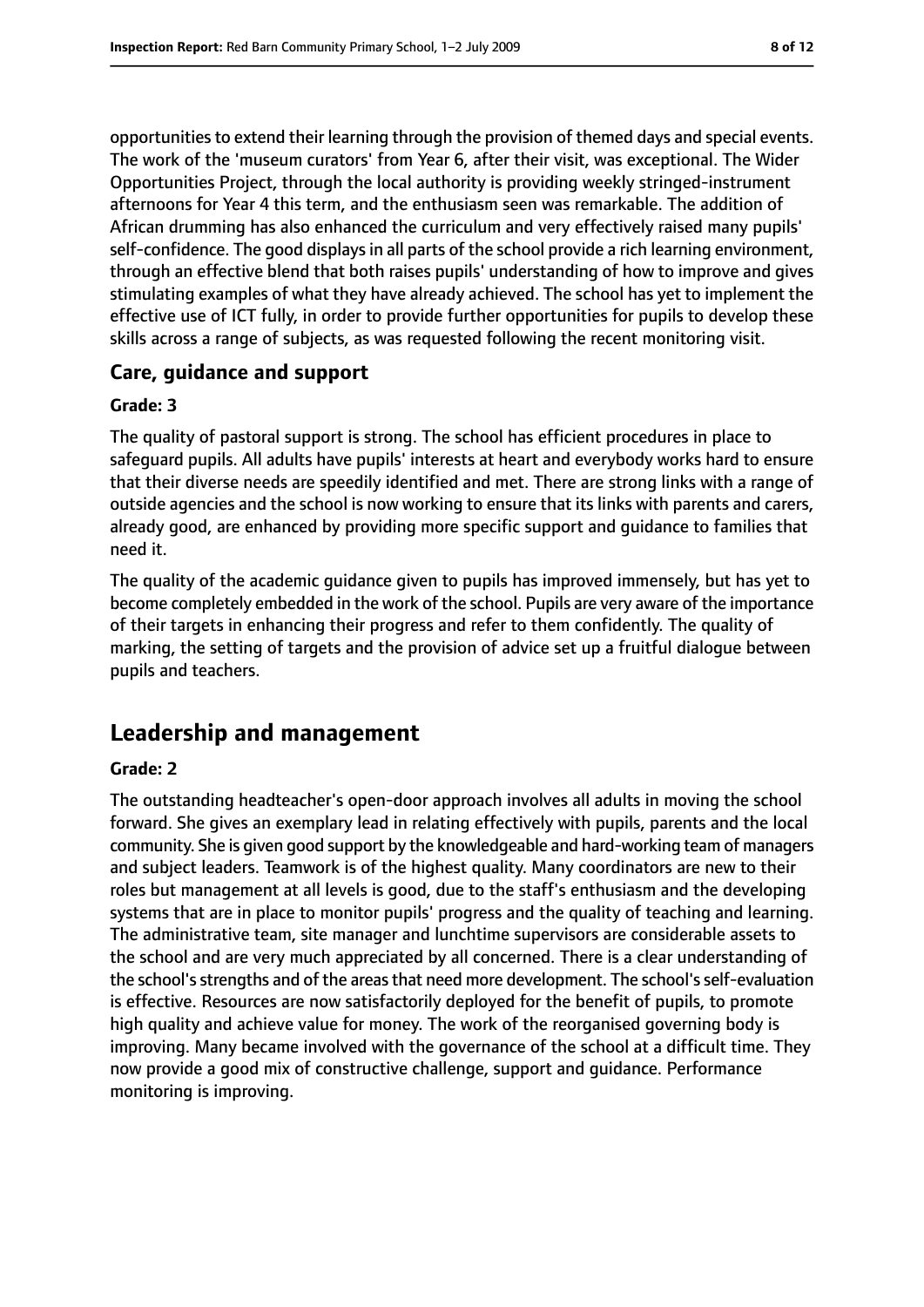**Any complaints about the inspection or the report should be made following the procedures set out in the guidance 'Complaints about school inspection', which is available from Ofsted's website: www.ofsted.gov.uk.**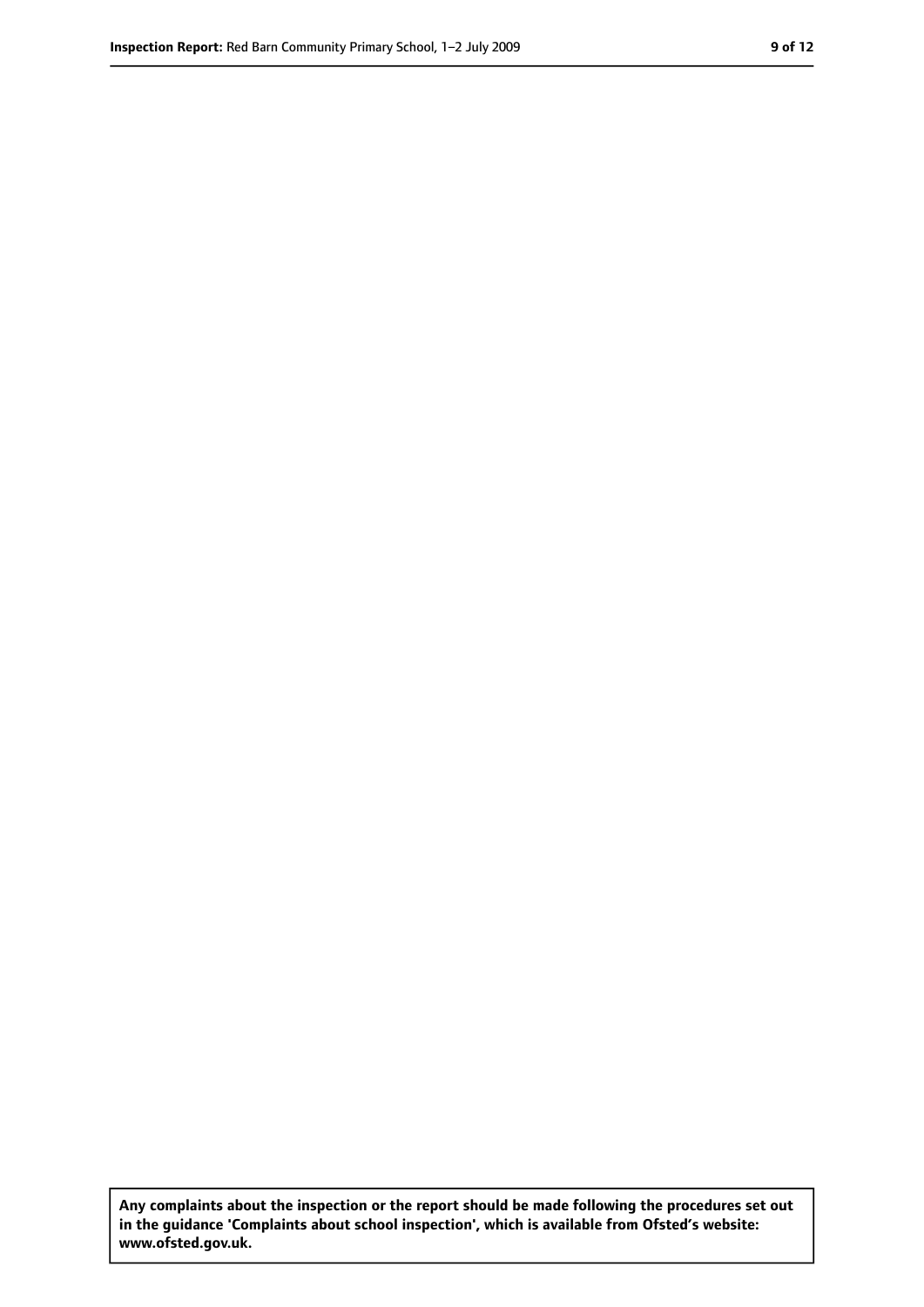## **Inspection judgements**

| Key to judgements: grade 1 is outstanding, grade 2 good, grade 3 satisfactory, and | <b>School</b> |
|------------------------------------------------------------------------------------|---------------|
| arade 4 inadequate                                                                 | Overall       |

#### **Overall effectiveness**

| How effective, efficient and inclusive is the provision of<br>education, integrated care and any extended services in meeting the<br>needs of learners? |     |
|---------------------------------------------------------------------------------------------------------------------------------------------------------|-----|
| Effective steps have been taken to promote improvement since the last<br>inspection                                                                     | Yes |
| How well does the school work in partnership with others to promote learners'<br>well being?                                                            |     |
| The capacity to make any necessary improvements                                                                                                         |     |

## **Effectiveness of the Early Years Foundation Stage**

| How effective is the provision in meeting the needs of children in the<br>EYFS?              |  |
|----------------------------------------------------------------------------------------------|--|
| How well do children in the EYFS achieve?                                                    |  |
| How good are the overall personal development and well-being of the children<br>in the EYFS? |  |
| How effectively are children in the EYFS helped to learn and develop?                        |  |
| How effectively is the welfare of children in the EYFS promoted?                             |  |
| How effectively is provision in the EYFS led and managed?                                    |  |

#### **Achievement and standards**

| How well do learners achieve?                                                                               |  |
|-------------------------------------------------------------------------------------------------------------|--|
| The standards <sup>1</sup> reached by learners                                                              |  |
| How well learners make progress, taking account of any significant variations<br>between groups of learners |  |
| How well learners with learning difficulties and/or disabilities make progress                              |  |

#### **Annex A**

<sup>&</sup>lt;sup>1</sup>Grade 1 - Exceptionally and consistently high; Grade 2 - Generally above average with none significantly below average; Grade 3 - Broadly average to below average; Grade 4 - Exceptionally low.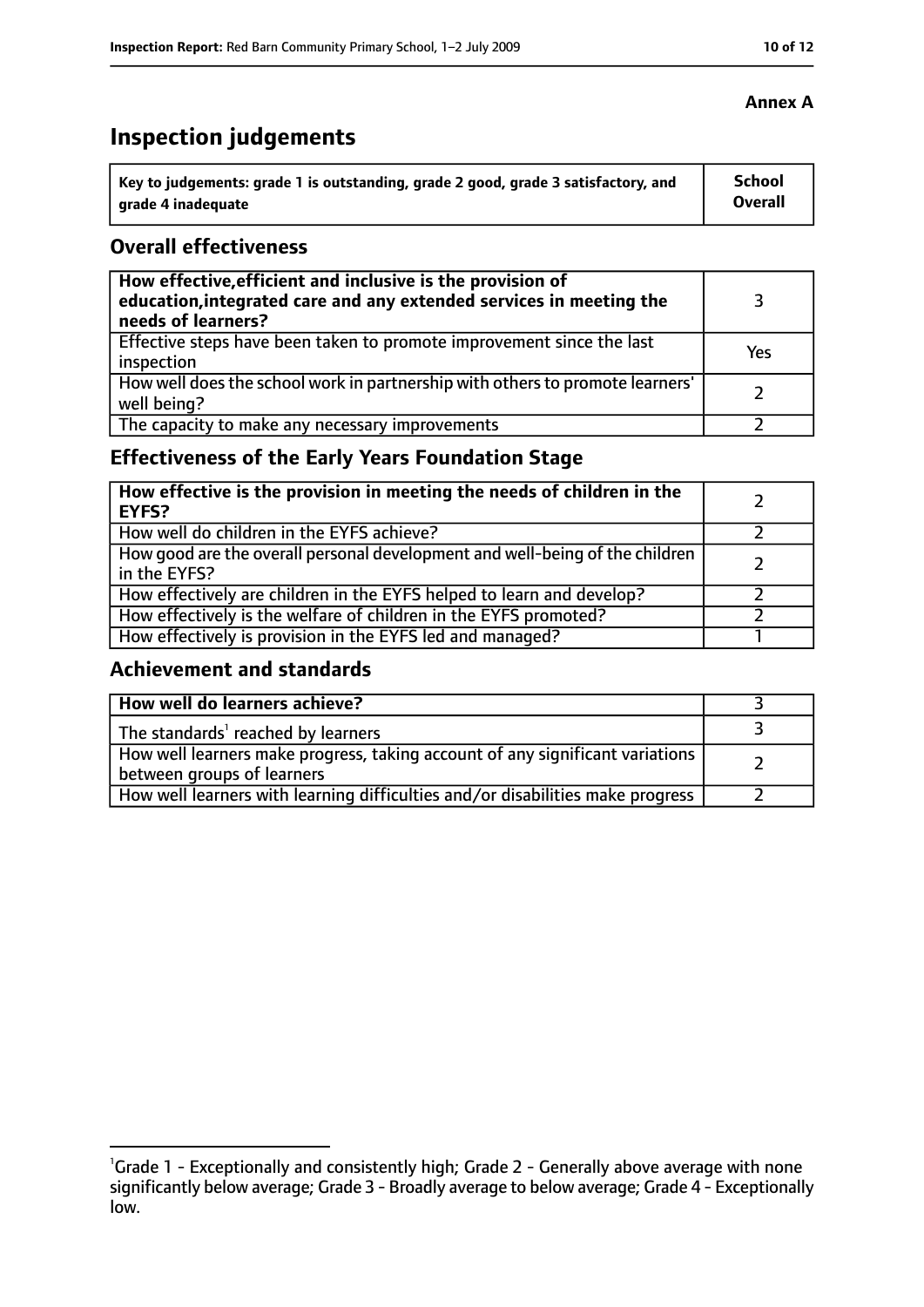## **Personal development and well-being**

| How good are the overall personal development and well-being of the<br>learners?                                 |  |
|------------------------------------------------------------------------------------------------------------------|--|
| The extent of learners' spiritual, moral, social and cultural development                                        |  |
| The extent to which learners adopt healthy lifestyles                                                            |  |
| The extent to which learners adopt safe practices                                                                |  |
| The extent to which learners enjoy their education                                                               |  |
| The attendance of learners                                                                                       |  |
| The behaviour of learners                                                                                        |  |
| The extent to which learners make a positive contribution to the community                                       |  |
| How well learners develop workplace and other skills that will contribute to<br>their future economic well-being |  |

## **The quality of provision**

| $\vert$ How effective are teaching and learning in meeting the full range of<br>  learners' needs?      |  |
|---------------------------------------------------------------------------------------------------------|--|
| How well do the curriculum and other activities meet the range of needs and<br>  interests of learners? |  |
| How well are learners cared for, quided and supported?                                                  |  |

## **Leadership and management**

| How effective are leadership and management in raising achievement<br>and supporting all learners?                                              |     |
|-------------------------------------------------------------------------------------------------------------------------------------------------|-----|
| How effectively leaders and managers at all levels set clear direction leading<br>to improvement and promote high quality of care and education |     |
| How effectively leaders and managers use challenging targets to raise standards                                                                 |     |
| The effectiveness of the school's self-evaluation                                                                                               |     |
| How well equality of opportunity is promoted and discrimination eliminated                                                                      |     |
| How well does the school contribute to community cohesion?                                                                                      | 3   |
| How effectively and efficiently resources, including staff, are deployed to<br>achieve value for money                                          | 3   |
| The extent to which governors and other supervisory boards discharge their<br>responsibilities                                                  |     |
| Do procedures for safequarding learners meet current government<br>requirements?                                                                | Yes |
| Does this school require special measures?                                                                                                      | No  |
| Does this school require a notice to improve?                                                                                                   | No  |